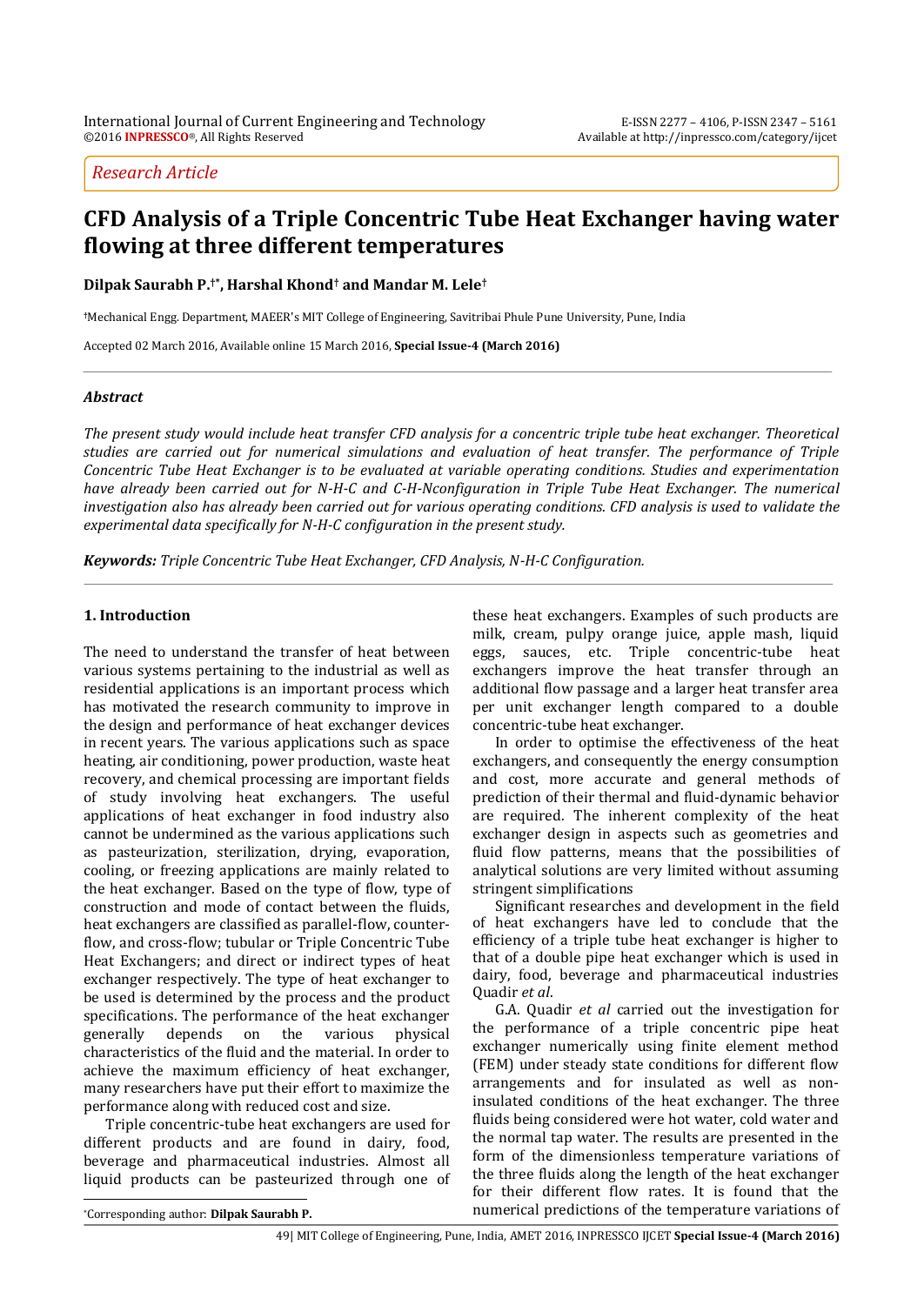the three fluids by using FEM follow closely to those obtained from experiments both in magnitude and trend provided correct overall heat transfer coefficients are used. Parametric studies are also carried out to show the effect of the individual design parameter on the performance of the heat exchanger.

They studied experimentally the performance of a triple concentric pipe heat exchanger under steady state conditions for two different flow arrangements, called N–H–C and C–H–N, and for insulated as well as non-insulated conditions of the heat exchanger. The three fluids being considered were hot water, cold water and the normal tap water. Under N–H–C arrangement, normal water flows in the innermost pipe, hot water flows in the inner annulus, and the cold water flows in the outer annulus. All fluids flow parallel to each other. Cold and normal water are interchanged in the C–H–N arrangement keeping hot water flow unchanged. The results are presented in the form of the temperature variations of the three fluids along the length of the heat exchanger for their different flow rates. It is found that the temperature variation along the length of pipe differs substantially for the two arrangements. Temperature of cold water increases rapidly in the non-insulated condition of N–H–C arrangement. Cross over points are found in N–H–C arrangement for higher volume flow rates of the three fluids

#### **2. Experimentation Details**

The experimentation on the TCTHE was carried out by G. A. Quadir *et al*. In order to predict the thermal performance of the three concentric pipe heat exchanger, the exit temperatures of all the fluids flowing through the heat exchanger are to be known. For this, the finite element method is used. In order to verify the numerical results, a set of experiments were conducted by fabricating the triple pipe heat exchanger subjected to three fluids i.e. hot water, cold water and normal tap water flowing in three pipes of the heat exchanger. In order to carry out experiments, a triple concentric pipe heat exchanger was fabricated. The three pipes used in the fabrication of the heat exchanger are made of stainless steel 40S-Schedule, ANSI/ASME 36.19. Outside diameters of the three pipes are 0.0508 m, 0.0762 m and 0.1016 m respectively with thickness of each pipe as 1.5 mm only. The three fluids, namely hot water, cold water, and normal water are pumped from three different tanks to the heat exchanger as shown in Fig. 1. The normal water flows through the inner most pipe, hot water flows though the inner annulus formed between 0.0508 m pipe and 0.0762 m pipe and the cold water flows though the outer annulus formed between 0.0762 m and 0.1016 m pipe. This arrangement of flow of different fluids is called N–H–C configuration of the heat exchanger as shown in Fig. 1. The flow of fluids can be reversed to represent counter-current flow arrangements.

But here, we are only interested in the analysis of temperature outputs for N-H-C co current flow arrangement.

The water starts flowing from the tank through the pump, passes through the Rotameter measuring the volume flowrate, and enters the heat exchanger inlet. The fluid temperature s along Type T thermocouples are used to measure the temperature variation along the length of the heat exchanger are measured using 15units of thermocouple of type T. For each fluid, two thermocouples at entry and exit and three thermocouples placed 1mapart from the entry or exit of the heat exchanger are mounted. In order to take all the readings of temperature at the same time, the thermocouples are connected to Agilent 22Channel Data Acquisition System (DAQ) with a tolerance of ±0.1°C. All the temperature readings were taken simultaneously only after they were stable as shown by the DAQ.



**Fig.1** Schematic of the TCTHE

#### **3. Results of Experimentation**

The first set of experimental results in terms of temperature variations of different fluids along the length of the insulated heat exchanger for co-current flow under N–H–Carrangement is presented in Fig. 2a when the volume flow rate of the three fluids is the same, i.e.  $V_n = V_h = V_c = 35l/min$ .

It is observed from Fig. 2a that the hot water temperature drops to **30.76ᴼC** from its entry temperature of  $52.11^{\circ}$ C; the normal water and the cold water temperatures are increased to **34.89ᴼC**and **21.98ᴼC** respectively from their entry temperatures of28.23  $\mathrm{^0C}$  and 10.23  $\mathrm{^0C}$  respectively due to the heat exchange between the fluids.

When the volume flow rate of the hot water is reduced to **Vh=20 l/min** while the volume flow rate for the normal and cold water are kept same as  $V_c = V_n = 35$ **l/min**, a different temperature distribution for three fluids is obtained as shown in Fig. 2b. It is noted from this figure that the hot water temperature drops to**39.44ᴼC** from its entry temperature of 51.07 ᴼC; the normal water and the cold water temperatures are increased to**31.18ᴼC** and **18.56ᴼC** respectively from their entry temperatures of 28.30  $\,^{\circ}$ C and 10.27  $\,^{\circ}$ C respectively.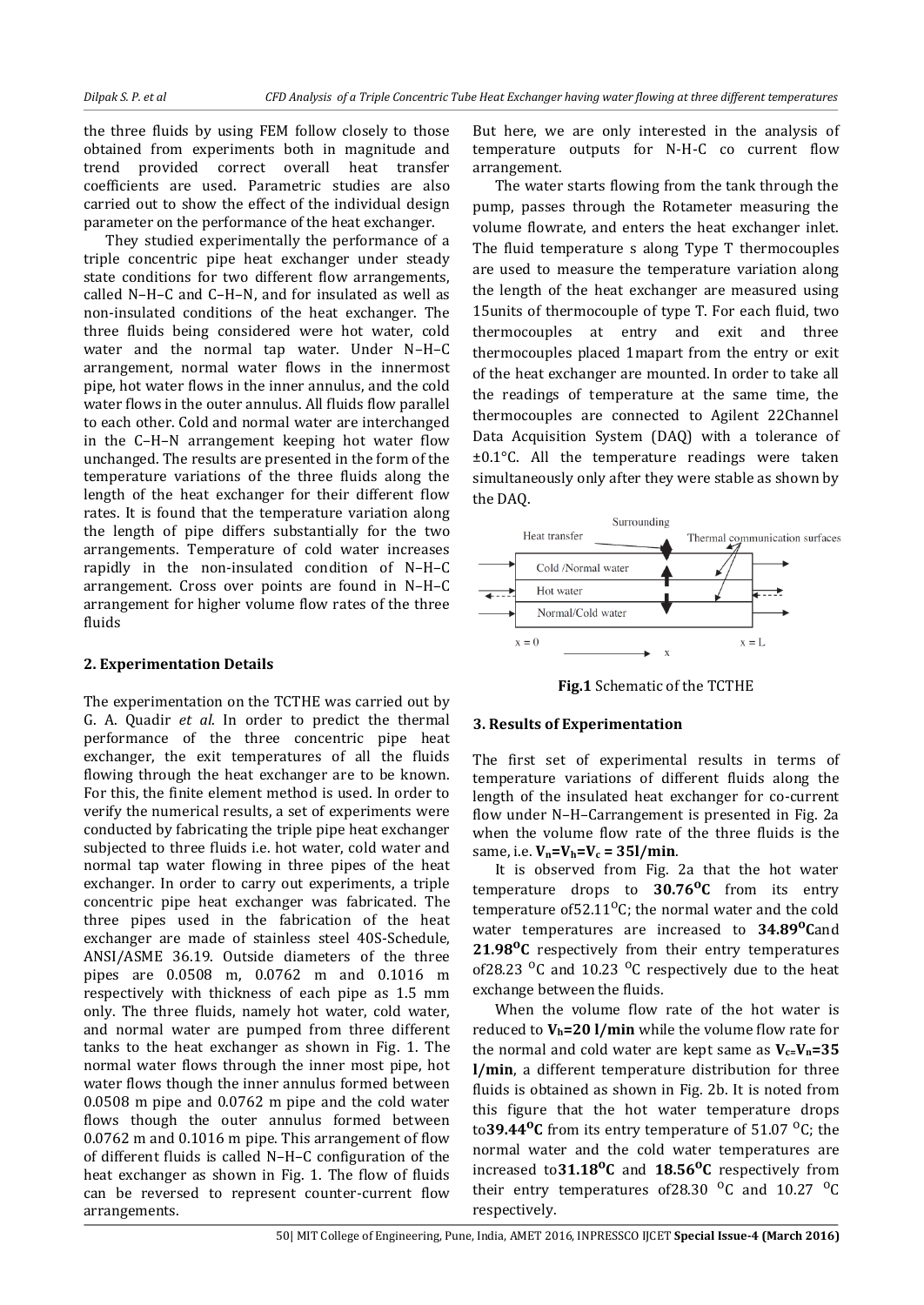

**Fig. 2** Temperature distribution of three fluidsalong the length ofheat exchanger under N–H–C configurationfor co-current and insulated conditions. (a)  $V_n = V_h = V_c = 351/min$  (b)  $V_h = 201/min$ ;  $V_n = V_c =$ 35l/min Quadir *et al*.

## **4. CFD Analysis**

CFD Analysis was done in ANSYS FLUENT SOLVER using k- $\epsilon$  Realizable model; we used the Least Square scheme for pressure whereas, upwind schemes were used for other parameters.

After exhaustive work like, modelling, meshing and analysis using solver fluent we came up with the output readings. Some of the contours of temperature distribution in N-H-C arrangement for co courrent flow with similar volume flow rate, i.e. 35l/min is as shown as follows; Fig. 3 shows the contours for various tubes according to temperature variation; wheras the Fig. 4 shows the result calculated in CFD Solver.







**Fig. 3b** Temperature variation in inner annulus



**Fig. 3c** Temperature variation in outer tube



**Fig. 4** Results shown in Solver

**Table 1** Result Table for  $V_n = V_h = V_c = 351/min$ 

| Fluid  | Input                  | (Exptl)Output     | (CFD)0utput       |
|--------|------------------------|-------------------|-------------------|
| Cold   | $10.23\degree$ C       | $21.98^{\circ}$ C | $24.98^{\circ}$ C |
| Hot    | 52.11 <sup>o</sup> C   | $30.75^{\circ}$ C | $32.88^{\circ}$ C |
| Normal | $28.23^{\mathrm{o}}$ C | $34.89^{\circ}$ C | $32.5^{\circ}$ C  |

**Table 2** Result Table for  $V_h = 20$ l/min;  $V_n = V_c = 35$ l/min

| Fluid  | Input                   | (Exptl)Output        | (CFD)0utput       |
|--------|-------------------------|----------------------|-------------------|
| Cold   | $10.27^{0}C$            | $18.56^{\circ}$ C    | $20.20^{o}$ C     |
| Hot    | 51.07 $^{\mathrm{o}}$ C | $39.44^{\circ}$ C    | $40.05^{\circ}$ C |
| Normal | $28.30^{\circ}$ C       | 31.18 <sup>0</sup> C | $30.90^{\circ}$ C |

51| MIT College of Engineering, Pune, India, AMET 2016, INPRESSCO IJCET **Special Issue-4 (March 2016)**